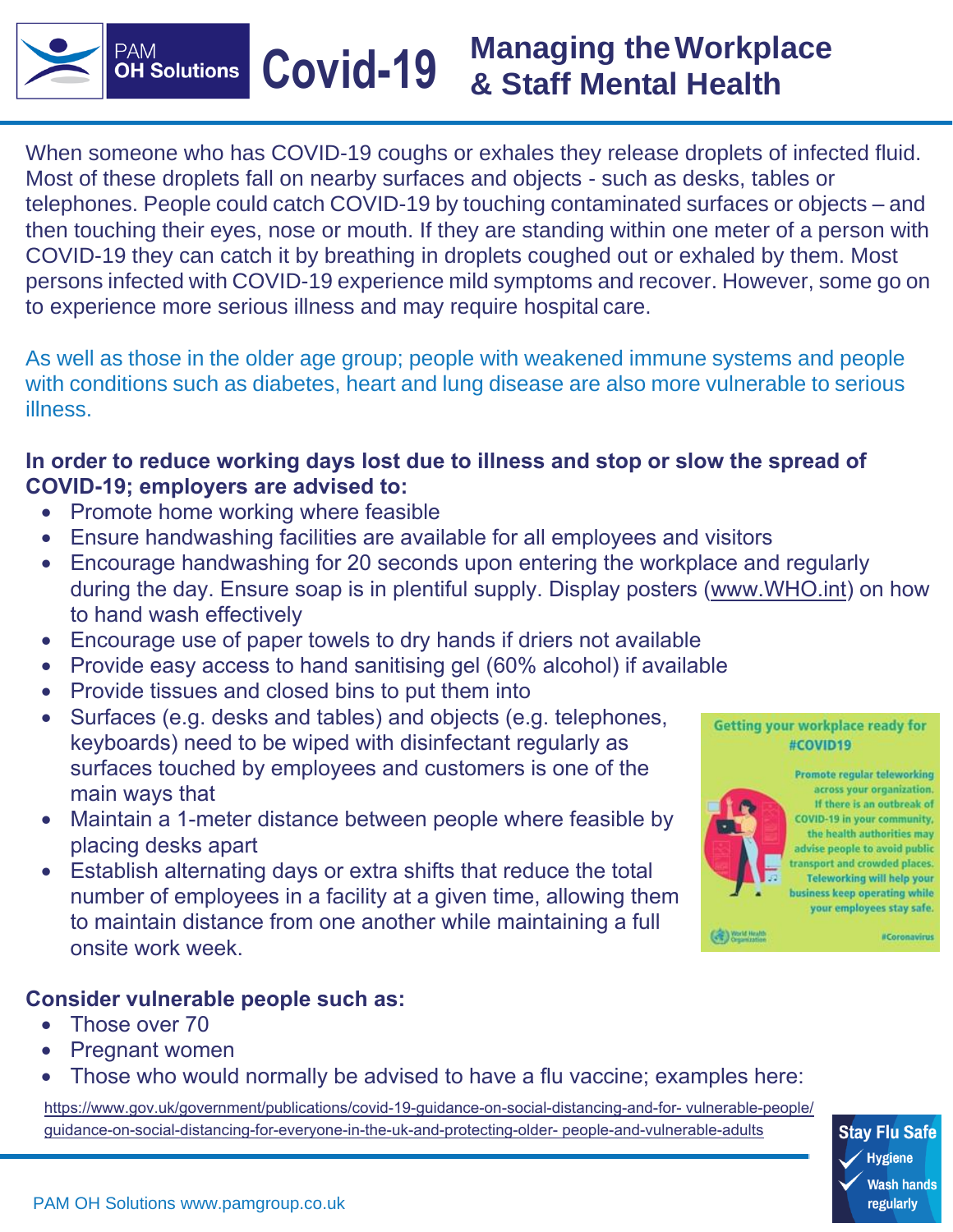# **Managing theWorkplace Covid & Staff Mental Health -19**

• Encourage them to avoid, where feasible, public transport; groups of people and contact with those who have symptoms. Home working would be ideal; however, if this is not feasible such as in the case of some health care and retail workers then proper use of PPE is advised with guidance on donning and doffing (putting on and taking off)

The NHS will be contacting those who are particularly vulnerable and providing them with direct advice. Therefore, consider the advice that these groups (organ transplant; treatment for cancer; diseases of the organs; severe respiratory conditions such as cystic fibrosis or severe asthma) will have had in relation to avoiding all possible contact.

- Training workers who need to use protective clothing and equipment on how to put it on, use/wear it, and take it off correctly, including in the context of their current and potential duties. Training material should be easy to understand and available in the appropriate language and literacy level for all workers
- Employees must stay at home for 14 days if unwell with symptoms or they have a household member with symptoms unless they live alone and then the advice is isolation for 7 days (PHE)
- Keep communicating and promoting the message that people need to stay at home even if they have just mild symptoms of COVID-19 and display posters with this message in your workplaces. Combine this with other communication channels commonly used in your organization or business
- If someone in the workplace has suspected COVID-19; close the area they were most in contact with for 72 hours if possible. Thereafter; using gloves and an apron as a minimum, clean all surfaces they may have been in contact with soap and water and then with the usual household anti-bacterial cleaner of 1000 parts per million available chlorine (1000 ppm av.cl); double bag the cleaning materials; store securely for 72 hours and then dispose in the us[ual rubbish.](http://www.gov.uk/government/publications/covid-19-rapid-tests-for-)



regularly

**PAM** 

**OH Solutions**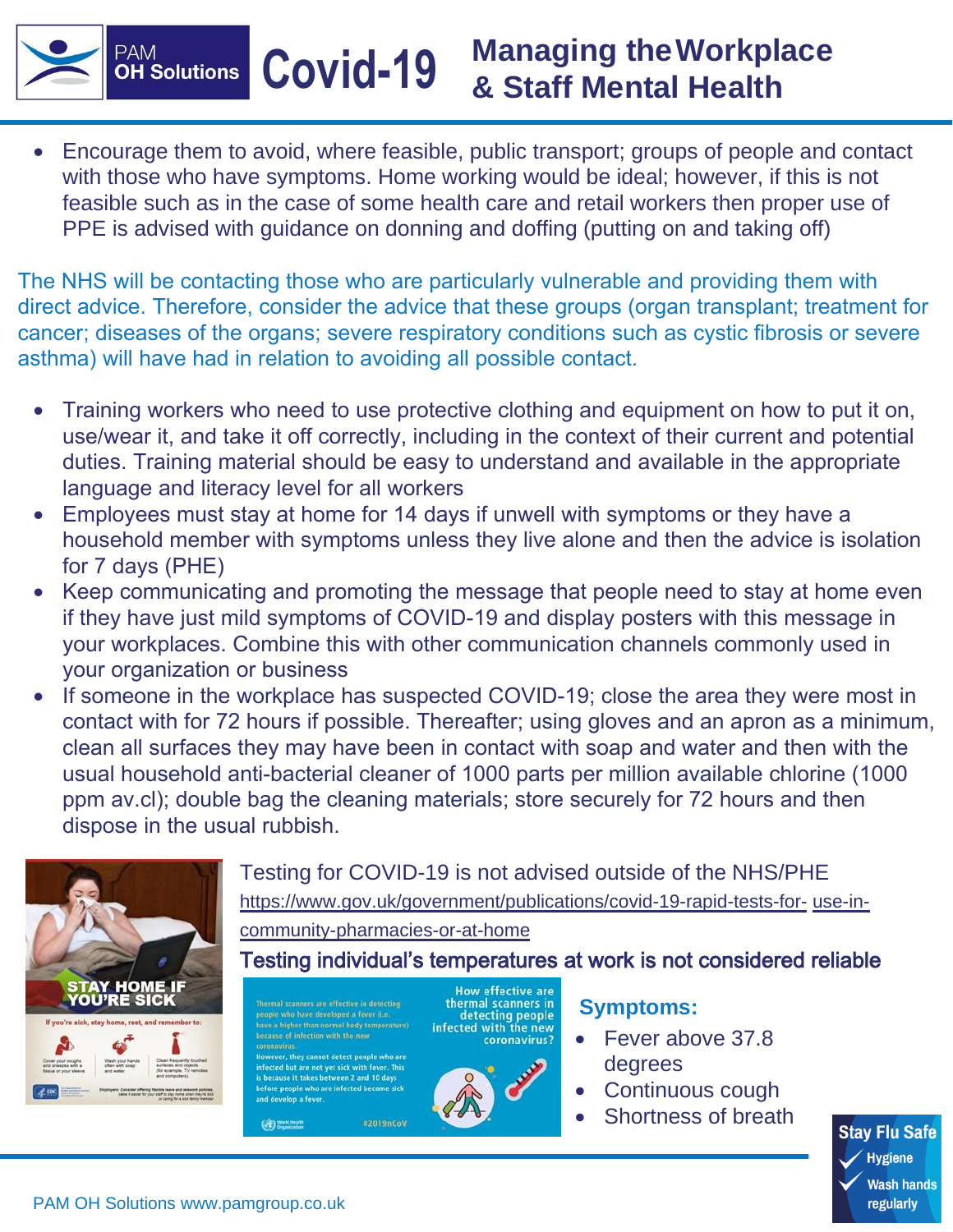**Managing theWorkplace Covid & Staff Mental Health -19**

- **Isolate for 14 days - If symptomatic and living with someone who is symptomatic;**
- **Isolate for 7 days if living alone**

**PAM** 

**OH** Solutions

**PRISONS:** [https://www.gov.uk/government/publications/covid-19-prisons-and-other](http://www.gov.uk/government/publications/covid-19-prisons-and-other-)prescribed-places-of-detention-guidance **PRIMARY CARE:** [https://www.gov.uk/government/publications/wn-cov-guidance-for-primary](http://www.gov.uk/government/publications/wn-cov-guidance-for-primary-)care/wn-cov-interim-guidance-for-primary-care

## **So how do we cope with stress and anxiety during the COVID 19 outbreak?**

- Maintain a healthy lifestyle, eating well, getting adequate sleep and exercise as this will help produce serotonin which is a feel-good chemical in the brain.
- Stay connected with friends and family and if you have to self-isolate arrange group chats, phone calls and emails.
- Recognise your anxiety and stress triggers and try to avoid them. This may be what you read on social media, so try to limit your time on there and find a trusted source to get your information from. Your local authorities and the World Health Organisation will offer sound advice and guidance.
- Avoid stimulants like alcohol, drugs and smoking. They may offer a quick fix to deal with your emotions but in the long run they can make things worse.
- Check in with your emotions. Be curious about how you are feeling and sit with it. Name the emotion and tell yourself that it is ok to feel that way. Carry out a breathing exercise which will give your brain something to focus on, and the actual act of deep, focused breathing will help reduce your stress and anxiety levels.
- Try to separate what you can control from what is out of your control. By focusing on things that you can control, it will give your brain something practical to focus on.
- Practice Mindfulness and be in this moment. Most of the population in the UK will not have had to live through anything like this before, so worrying about the future is not going help.

*"Mindfulness means paying attention in a particular way: on purpose, in the present moment, and non-judgmentally."* Jon Kabat-Zinn

## **What should you do if you are sent home to work?**

- Maintain your normal working day so you have a clear structure
- Get dressed and start the day as if you were going to work
- Be boundaried about your work area. If you are using the dining room table to work at clear it away of work things at the end of each day

**Stay Flu Safe** ∕ Hvgiene **Wash hands** regularly